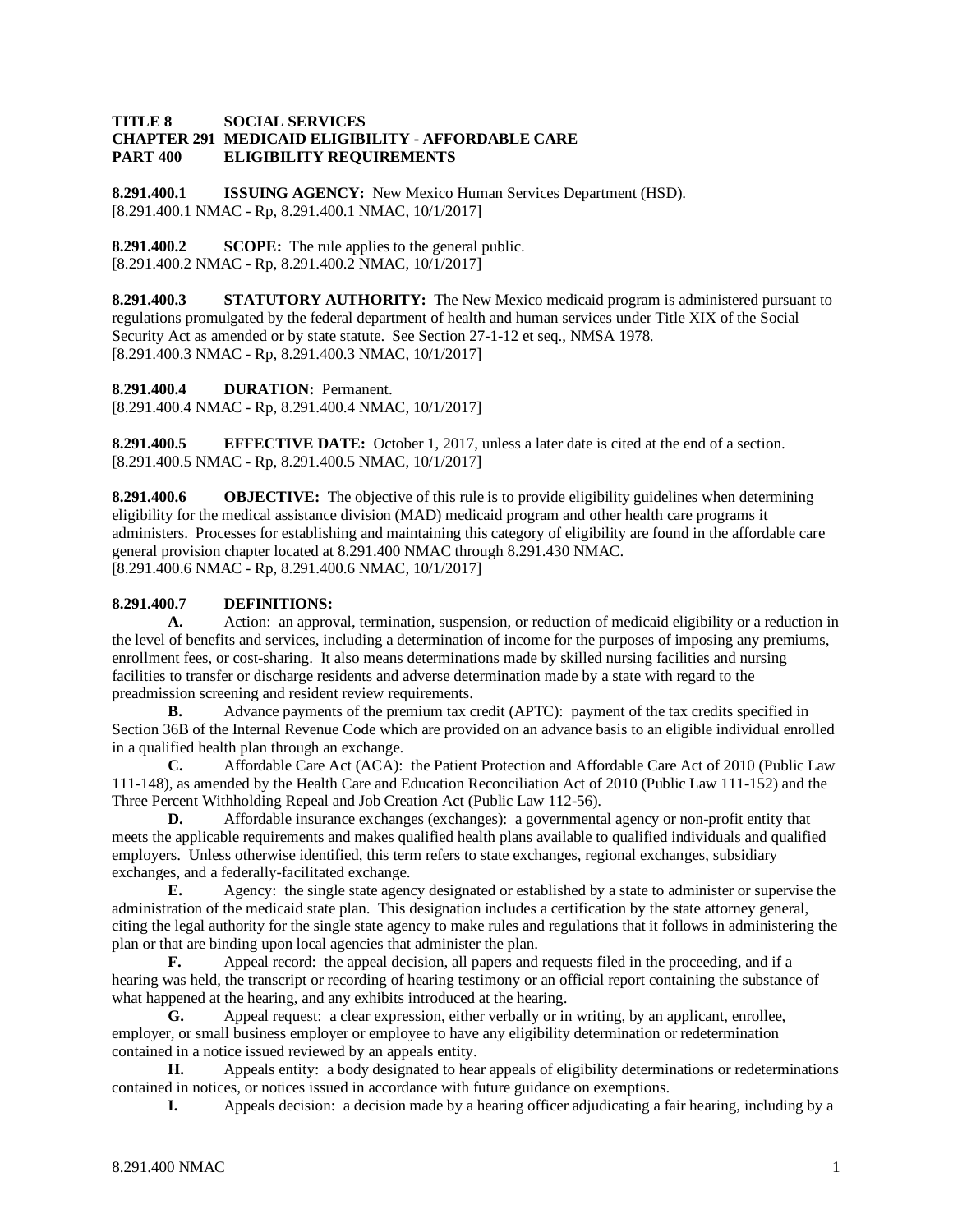hearing officer employed by an exchange appeals entity to which the agency has delegated authority to conduct such hearings.

**J.** Applicable modified adjusted gross income (MAGI) standard: the income standard for each category of ACA eligibility.

**K.** Application: the single streamlined application required by ACA and other medicaid applications used by the agency.

**L.** Authorized representative: the agency must permit applicants and beneficiaries to designate an individual or organization to act responsibly on their behalf in assisting with the individual's application and renewal of eligibility and other ongoing communications with the agency.

**(1)** Such a designation must be in writing including the applicant's signature, and must be permitted at the time of application and at other times. Legal documentation of authority to act on behalf of an applicant or beneficiary under state law, such as a court order establishing legal guardianship or a power of attorney, shall serve in the place of written authorization by the applicant or beneficiary.

**(2)** Representatives may be authorized to:

**(a)** sign an application on the applicant's behalf;

**(b)** complete and submit a renewal form;

**(c)** receive copies of the applicant or beneficiary's notices and other

communications from the agency; and

**(d)** act on behalf of the applicant or beneficiary in all other matters with the agency. **(3)** The power to act as an authorized representative is valid until the applicant or beneficiary modifies the authorization or notifies the agency that the representative is no longer authorized to act on his or her behalf, or the authorized representative informs the agency that he or she is no longer acting in such capacity, or there is a change in the legal authority upon which the individual's or organization's authority was based. Such notice must be in writing and should include the applicant or authorized representative's signature as appropriate.

**(4)** The authorized representative is responsible for fulfilling all responsibilities encompassed within the scope of the authorized representation to the same extent as the individual he or she represents, and must agree to maintain, or be legally bound to maintain, the confidentiality of any information regarding the applicant or beneficiary provided by the agency.

**(5)** As a condition of serving as an authorized representative, a provider, staff member or volunteer of an organization must sign an agreement that he or she will adhere to the regulations relating to confidentiality (relating to the prohibition against reassignment of provider claims as appropriate for a health facility or an organization acting on the facility's behalf), as well as other relevant state and federal laws concerning conflicts of interest and confidentiality of information.

**M.** Beneficiary: an individual who has been determined eligible and is currently receiving medicaid.

**N.** Citizenship: a national of the United States means a citizen of the United States or a person who, though not a citizen of the United States, owes permanent allegiance to the United States.

**O.** Code: the internal revenue code.

**P.** Coordinated content: information included in an eligibility notice regarding the transfer of the individual's or households electronic account to another insurance affordability program for a determination of eligibility.

**Q.** Current beneficiaries: individuals who have been determined financially eligible for medicaid using MAGI-based methods.<br>R. Dependent

**R.** Dependent child: an un-emancipated child who is under the age of 19.

**S.** Documentary evidence: a photocopy facsimile, scanned or other copy of a document must be accepted to the same extent as an original document.

**T.** Electronic account: an electronic file that includes all information collected and generated by the state regarding each individual's medicaid eligibility and enrollment, including all documentation required to support the agency's decision on the case.

**U.** Expedited appeals: the agency must establish and maintain an expedited review process for hearings when an individual requests or a provider requests, or supports the individual's request, that the time otherwise permitted for a hearing could jeopardize the individual's life or health or ability to attain, maintain, or regain maximum function. If the agency denies a request for an expedited appeal, it must use the standard appeal timeframe.

**V.** Family size: the number of persons counted as members of an individual's household. In the case of determining the family size of a pregnant woman, the pregnant woman is counted as herself plus the number of children she is expected to deliver. In the case of determining the family size of other individuals who have a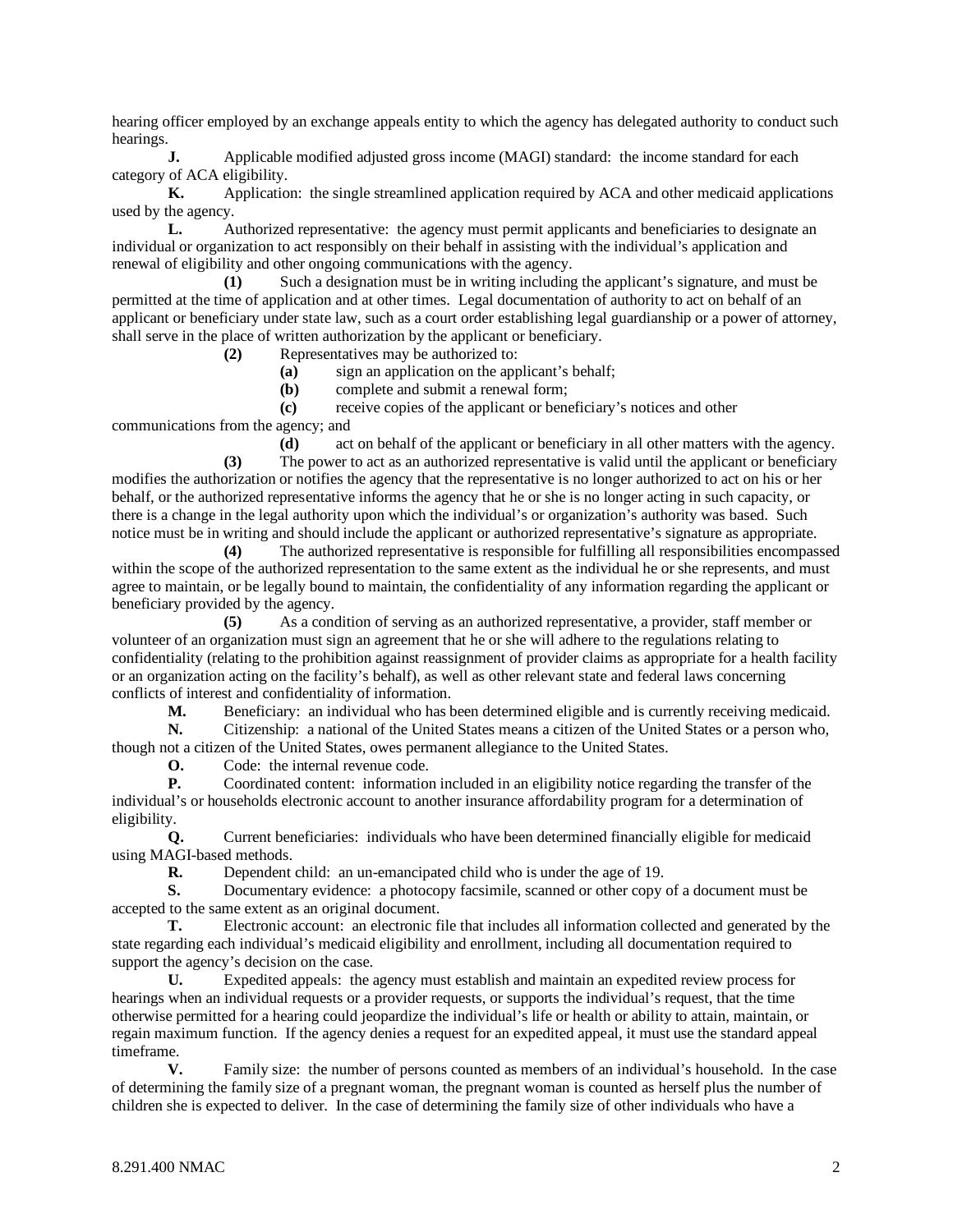pregnant woman in their household, the pregnant woman is counted as herself plus the number of children she is expected to deliver.

**W.** Insurance affordability program: a state medicaid program under Title XIX of the act, state children's health insurance program (CHIP) under Title XXI of the act, a state basic health program established under ACA and coverage in a qualified health plan through the exchange with cost-sharing reductions established under Section 1402 of ACA.

**X.** MAGI-based income: For the purposes of this section, MAGI-based income means income calculated using the same financial methodologies used to determine a modified adjusted gross income as defined in Section 36B(d)(2) (B) of the Internal Revenue Code, with the certain exceptions.

**Y.** Managed care organization (MCO): an organization licensed or authorized through an agreement among state entities to manage, coordinate and receive payment for the delivery of specified services to medicaid eligible members.<br> $Z_{n}$ 

**Z.** Modified adjusted gross income (MAGI): has the meaning of 26 CFR 1.36B-1 Section (2).

AA. Non-applicant: an individual who is not seeking an eligibility determination for himself or herself and is included in an applicant's or beneficiary's household to determine eligibility for such applicant or beneficiary.

**BB.** Non-citizen: Thas the same meaning as the term "alien" and includes any individual an individual who is not a citizen or national of the United States (8 USC 1101(a)(22).

**CC.** Parent caretaker: a relative of a dependent child by blood, adoption, or marriage with whom the child is living, who assumes primary responsibility for the child's care (as may, but is not required to, be indicated by claiming the child as a tax dependent for federal income tax purposes) and who is one of the following:

**(1)** the child's father, mother, grandfather, grandmother, brother, sister, stepfather, stepmother, stepbrother, stepsister, uncle, aunt, first cousin, nephew, or niece;

**(2)** the spouse of such parent or relative, even after the marriage is terminated by death or divorce; or

**(3)** other relatives within the fifth degree of relationship (42 CFR 435.4).

**DD.** Patient Protection and Affordable Care Act (PPACA): also known as the Affordable Care Act (ACA) and is the health reform legislation passed by the 111th congress and signed into law in March of 2010.

**EE.** Tax dependent: has the same meaning as the term "dependent" under Section 152 of the Internal Revenue Code, as an individual for whom another individual claims a deduction for a personal exemption under Section 151 of the Internal Revenue Code for a taxable year.

[8.291.400.7 NMAC - Rp, 8.291.400.7 NMAC, 10/1/2017; A, xx/xx/xxxx]

**8.291.400.8 [[RESERVED]] MISSION STATEMENT:** To transform lives. Working with our partners, we design and deliver innovative, high quality health and human services that improve the security and promote independence for New Mexicans in their communities. [8.291.400.8 NMAC - Rp, 8.291.400.8 NMAC, 10/1/2017; A, xx/xx/xxxx]

**8.291.400.9 LEGAL BASIS:** HSD is the single state agency designated to administer the New Mexico Title XIX medicaid program in accordance with 42 CFR 431.10, single state agency. State authority is provided by Section 27-2-12 NMSA 1978 (Repl. 1984). Title XIX of the Social Security Act and United States department of health and human services rules establish the requirements for state plans for medical assistance. [8.291.400.9 NMAC - Rp, 8.291.400.9 NMAC, 10/1/2017]

**8.291.400.10 BASIS FOR DEFINING GROUP:** Medicaid is a federally matched program that makes certain essential health care services available to eligible New Mexico residents who otherwise would not have the financial resources to obtain them. With certain exceptions, medicaid benefits are provided through the department's medicaid managed care program.

**A.** Requirements outlined in 8.291.400 through 8.298.600 NMAC provides eligibility requirements for the ACA related categories listed below.

- **B.** ACA related categories include the following:
	- **(1)** other adult;
	- **(2)** parent caretaker;
	- **(3)** pregnant women;
	- **(4)** pregnancy-related services;
	- **(5)** children under 19 years of age;
	- **(6)** adult caretaker recipients who are in transition to self-support due to the amount of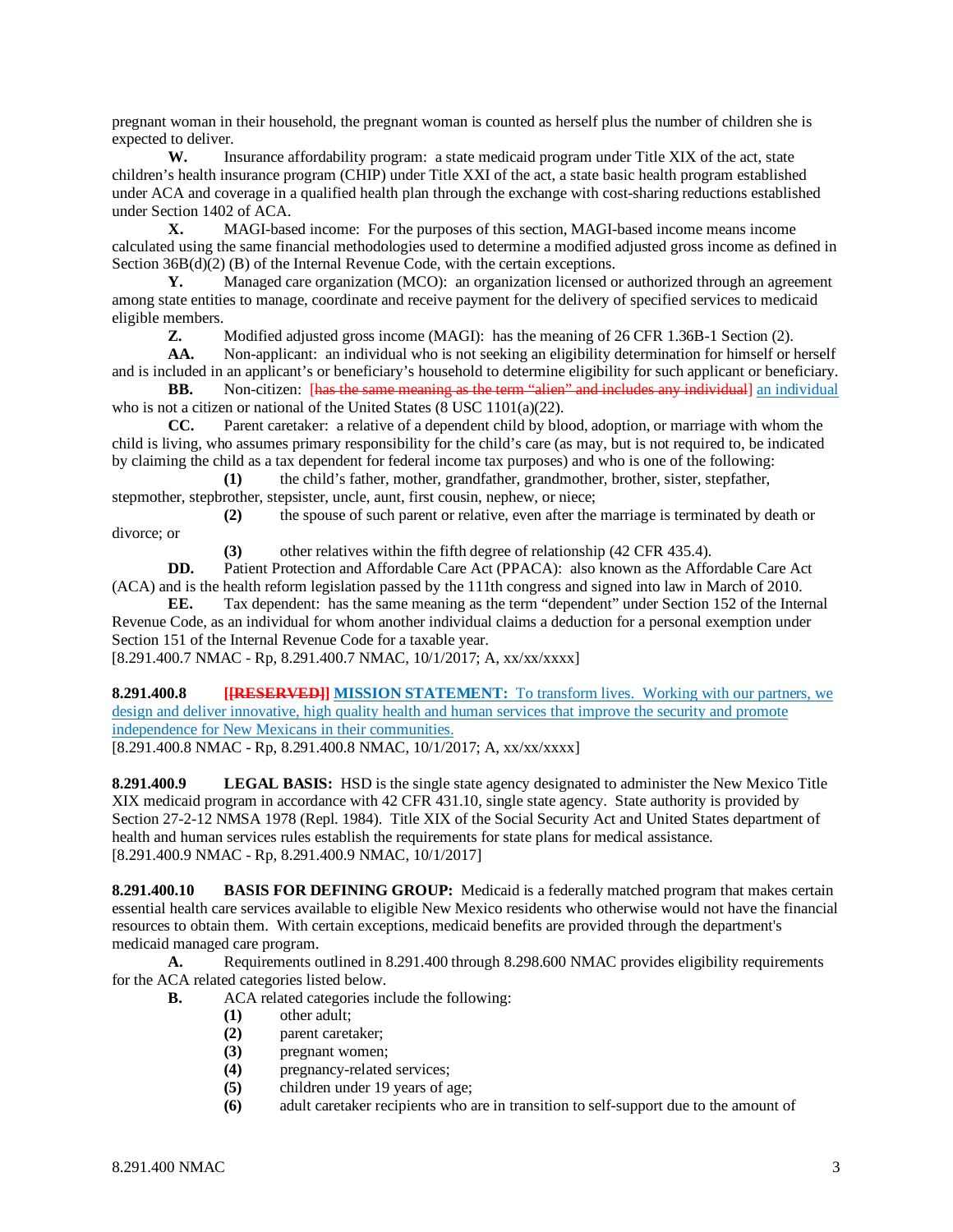spousal support; and

**(7)** adult caretaker recipients who are in transition to self-support due to the amount of earned income.

[8.291.400.10 NMAC - Rp, 8.291.400.10 NMAC, 10/1/2017]

## **8.291.400.11 CONTINUOUS ELIGIBILITY FOR CHILDREN(42 CFR 435.926):**

**A.** HSD provides continuous eligibility for the period specified in Subsection B of 8.291.400.11 NMAC for an individual who is:

**(1)** under age 19; and

**(2)** eligible and enrolled for mandatory or optional coverage under the state plan.

**B.** The continuous eligibility period is 12 months. The continuous eligibility period begins on the effective date of the individual's eligibility or most recent redetermination or renewal of eligibility.

**C.** A child's eligibility may not be terminated during a continuous eligibility period, regardless of any changes in circumstances, unless:

- **(1)** the child attains the maximum age of 19;
- **(2)** the child or child's representative requests a voluntary termination of eligibility;
- **(3)** the child ceases to be a resident of New Mexico;
- **(4)** the agency determines that eligibility was erroneously granted at the most recent

determination, redetermination or renewal of eligibility because of agency error or fraud, abuse, or perjury attributed to the child or the child's representative; or

**(5)** The child dies.

[8.291.400.11 NMAC - Rp, 8.291.400.11 NMAC, 10/1/2017]

**8.291.400.12 REPORTING REQUIREMENTS:** A medicaid eligible recipient is required to report certain changes which might affect his or her eligibility to ISD within 10 calendar days from the date the change occurred. A timely change that is reported within 10 calendar days that may result in a more beneficial medicaid eligibility category shall be evaluated in the month the change occurred. An untimely change that is reported after 10 calendar days that may result in a more beneficial medicaid eligibility category shall be evaluated in the month the change was reported. A reported change that does not result in the same or a more beneficial medicaid category is considered an adverse action and is applied prospectively in accordance with 8.100.180.10 NMAC. See 8.100.110.9 NMAC for the various ways applicants and recipients can submit changes to the HSD. The following changes must be reported to ISD:

**A.** living arrangements or change of address: any change in where an individual lives or receives mail must be reported;<br>**B.** house

**B.** household size: any change in the household size must be reported, this includes the death of an individual included in the assistance unit or budget group;

**C.** enumeration: any new social security number must be reported; or

**D.** income: any increase or decrease in the amount of income or change in the source of income must be reported.

[8.291.400.12 NMAC - Rp, 8.291.400.12 NMAC, 10/1/2017]

**8.291.400.13 PRESUMPTIVE ELIGIBILITY:** Presumptive eligibility (PE) provides medicaid benefits under one of the eligible groups outlined in Subsection B of 8.291.400.10 NMAC, starting with the date of the PE determination and ending with the last day of the following month or, if an ongoing application is submitted at the time the PE is granted or at any time during the approved PE period, the PE will remain open until the ongoing application is approved or denied.

A. Only one presumptive eligibility period is allowed per pregnancy or per 12 month period for other ACA related categories.

**B.** Determinations can be made only by individuals employed by eligible entities and certified as presumptive eligibility PE determiners by the medical assistance division. Determiners must notify the medical assistance division (MAD) claims processing contractor of the determination within 24 hours of the determination of presumptive eligibility.

**(1)** Processing PE information: MAD authorizes certain providers to make PE determinations based on the qualified entity. The provider must notify MAD through an established procedure of the determination within 24 hours of the determination of presumptive eligibility.

**(2)** PE: The PE provider must process both presumptive eligibility as well as an application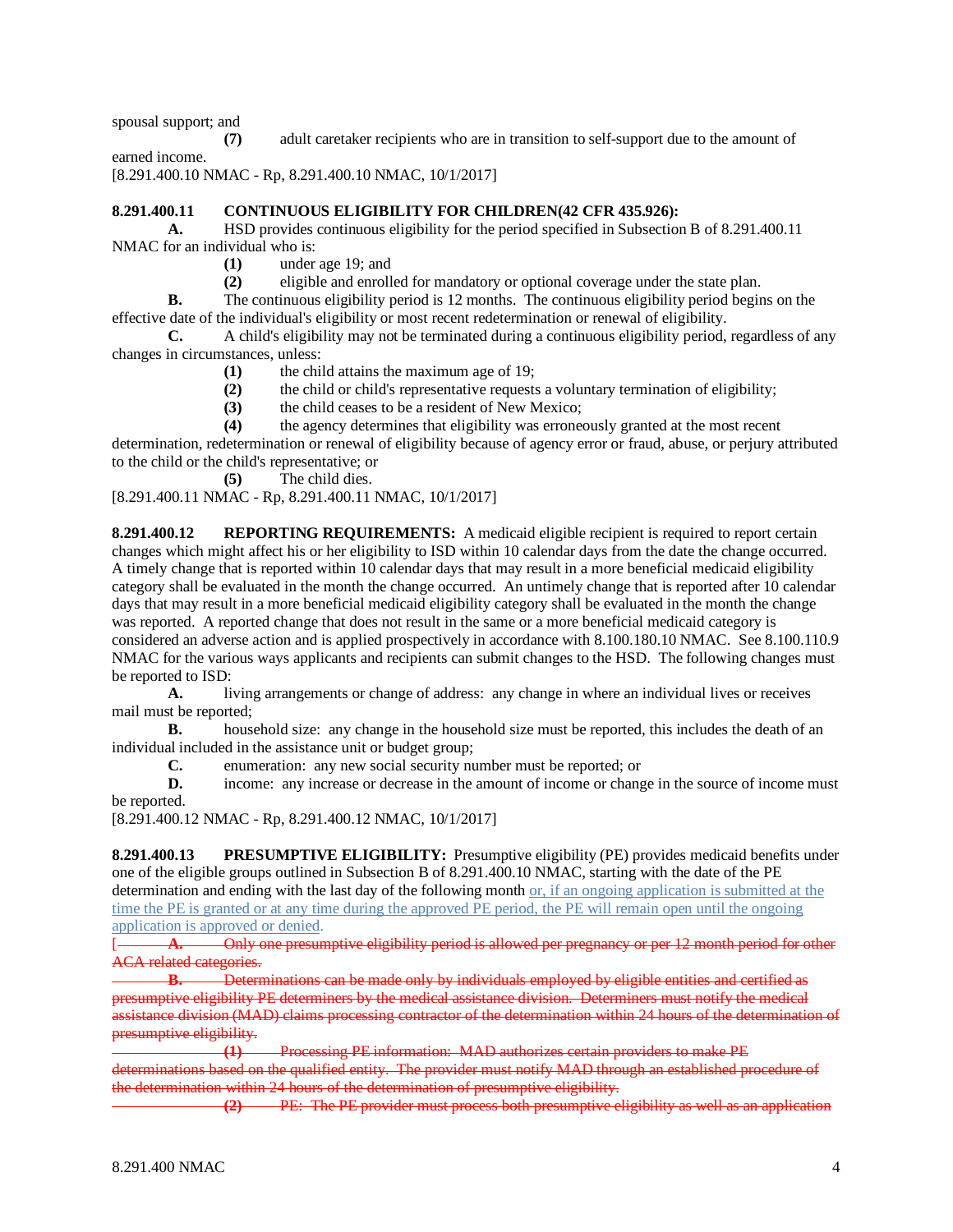for medical assistance.

**(3)** Provider eligibility: Entities who may participate must be: **(a)** a qualified hospital that participates as a provider under the medicaid state plan or a medicaid 1115 demonstration, notifies the medicaid agency of its election to make presumptive eligibility determinations and agrees to make PE determinations consistent with state policies and procedures; or **(b)** a qualified hospital that has as not been disqualified by the medicaid agency for failure to make PE determinations in accordance with applicable state policies and procedures or for failure to meet any standards that may have been established by the medicaid agency; or **(c)** a federally qualified health center (FQHC), an Indian health service (IHS) facility, a department of health (DOH) clinic, a school, a children, youth and families department (CYFD) child care bureau staff member, a primary care provider who is contracted with at least one HSD contracted MCO, or a head start agency; or **(d)** other entities HSD has determined as an eligible presumptive participant. **C.** PE approval limitations: **(1)** all MAD authorized PE determiners can approve PE for children and pregnant women ACA categories; hospitals opting to do PE can approve PE for all ACA related categories; and **(3)** correctional facilities (state prisons and county jails) and health facilities operated by the Indian health Service, a tribe, or tribal organization, or an urban Indian organization can approve PE for the other adult, parent caretaker, pregnant women, pregnancy-related services, and children under 19 years of age ACA categories. **D.** Children's health insurance program (CHIP): to be eligible for CHIP, the child cannot have other health insurance coverage. **E.** A PE provider must ensure that a signed application for medicaid coverage is submitted to the ISD office within 10 days. **F.** For pregnant women, PE allows medicaid payment for ambulatory prenatal services furnished to a pregnant woman while her application for medicaid is being processed. Only one presumptive eligibility period is allowed per pregnancy. A pregnant woman can receive ambulatory prenatal care from the date of the PE determination until the end of the month following the month the determination was made. **(1)** For PE, an approved PE provider must accept self attestation of pregnancy. **(2)** The needs and income of the unborn child(ren) are considered when determining the woman's countable family size.] **A.** Only one PE approval is allowed per pregnancy or per 12-month period for other ACA related categories. **B.** Determinations can only be made by individuals employed by eligible entities and certified as presumptive eligibility determiners (PEDs) by the medical assistance division (MAD). **(1)** Processing PE information: PEDs must notify MAD within 24 hours of the determination of presumptive eligibility. **(2)** PE: The PED must process the presumptive eligibility and encourage clients to submit an ongoing application for medicaid eligibility. If the client elects to do so, the PED must assist the client with the submission of an application for medical assistance. **(3)** Provider eligibility: Entities who may participate in the PE program must be: **(a)** a qualified hospital that participates as a provider under the medicaid state plan or a medicaid 1115 demonstration who notifies the medicaid agency of its election to make presumptive eligibility determinations and agrees to make PE determinations consistent with state policies and procedures; or **(b)** an entity or provider that has as not been disqualified by the medicaid agency for failure to make PE determinations in accordance with applicable state policies and procedures or for failure to meet any standards that may have been established by the medicaid agency; or **(c)** a federally qualified health center (FQHC), an Indian health service (IHS) facility, a state of New Mexico agency, a school, or a head start agency or a primary care provider who is contracted with at least one HSD contracted MCO; or **(d)** other entities HSD has determined as an eligible presumptive participant. **C.** PE approval limitations: **(1)** all MAD authorized PE determiners can approve PE for children and pregnant women ACA categories; **(2)** hospitals opting to participate in the PE program and correctional facilities (state prisons